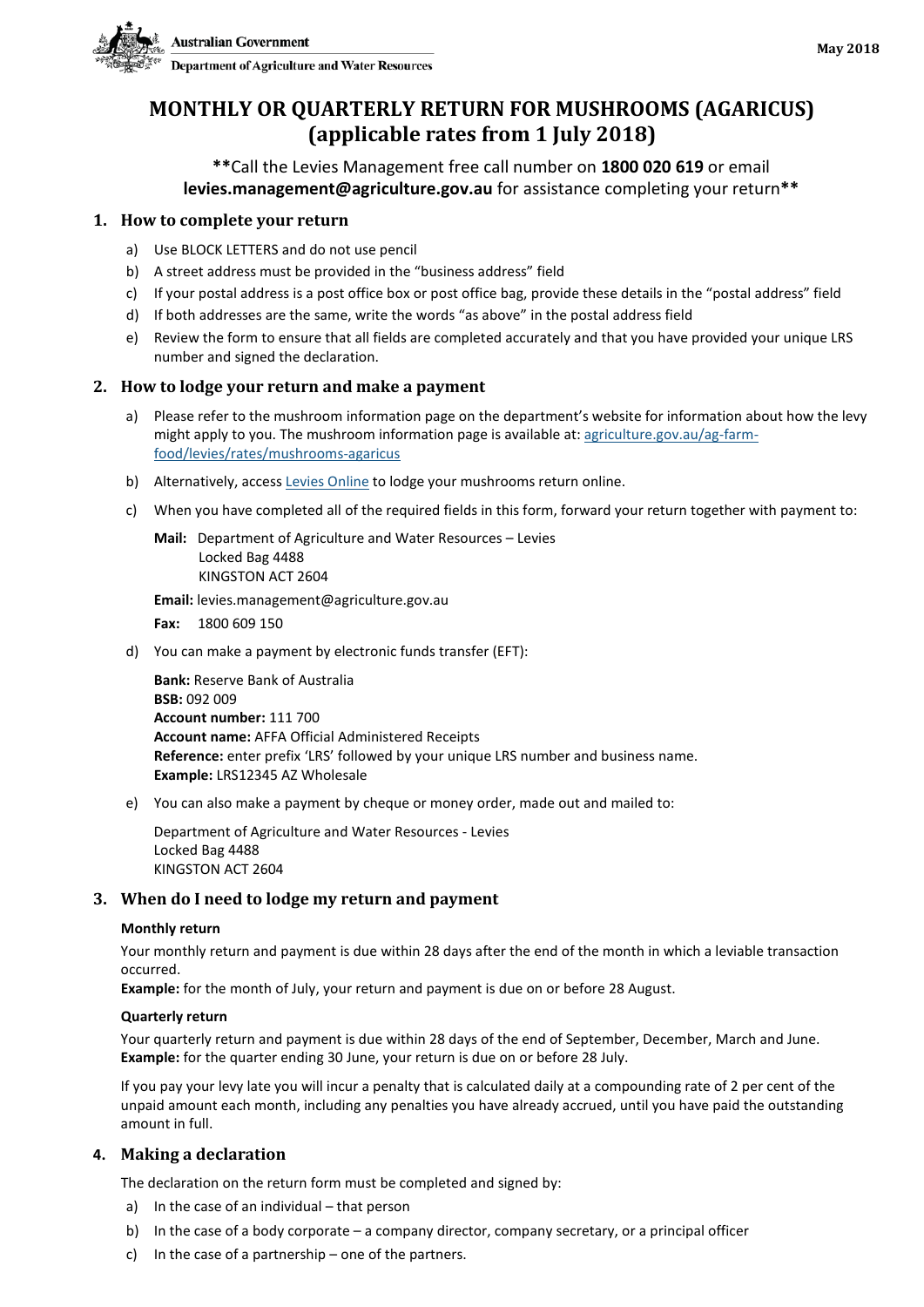

Fields marked with an **asterisk** (\*) are mandatory fields that must be completed in accordance with the *Primary Industries Levies and Charges Collection Act 1991* and the Primary Industries Levies and Charges Regulations 1991.

| <b>LRS Account Number</b> | Month ended*   | 20 |
|---------------------------|----------------|----|
|                           | Quarter ended* | 20 |

#### **Personal information about the person lodging the return**

| Full name* (please print)                                                                                  | Mr/Mrs/Dr/Ms/Miss/Mx                                                                                                                                                                                                              |                        |            |                          |          |           |  |
|------------------------------------------------------------------------------------------------------------|-----------------------------------------------------------------------------------------------------------------------------------------------------------------------------------------------------------------------------------|------------------------|------------|--------------------------|----------|-----------|--|
| Business address or residential                                                                            |                                                                                                                                                                                                                                   |                        |            |                          |          |           |  |
| address* (not a post office box or<br>post office bag)                                                     |                                                                                                                                                                                                                                   |                        |            | Postcode                 |          |           |  |
|                                                                                                            |                                                                                                                                                                                                                                   |                        |            |                          |          |           |  |
| Post office box or post office bag*                                                                        |                                                                                                                                                                                                                                   |                        |            | Postcode                 |          |           |  |
| Phone number                                                                                               | $\mathcal{E}$                                                                                                                                                                                                                     | Fax number             |            | (                        |          |           |  |
| Email address                                                                                              |                                                                                                                                                                                                                                   |                        |            |                          |          |           |  |
| Australian Business Number or<br>Australian Company Number*                                                |                                                                                                                                                                                                                                   |                        |            |                          |          |           |  |
| <b>Method of payment</b><br>Cheque                                                                         |                                                                                                                                                                                                                                   |                        | Levy paid* | \$                       |          |           |  |
|                                                                                                            | Note: Payment of levy not received by the due date may attract late payment penalty. The department does not issue receipts.                                                                                                      |                        |            |                          |          |           |  |
|                                                                                                            | Declaration*: I declare that to the best of my knowledge the information contained on this return form and any attachments<br>is correct in every essential detail. "Giving false or misleading information is a serious offence" |                        |            |                          |          |           |  |
| Full name of declarant* (please print)                                                                     | Mr/Mrs/Dr/Ms/Miss/Mx                                                                                                                                                                                                              |                        |            |                          |          |           |  |
| Signature*                                                                                                 |                                                                                                                                                                                                                                   |                        | Date*      |                          | $\prime$ | $\prime$  |  |
|                                                                                                            | Please estimate how long it took for you to complete this return form                                                                                                                                                             |                        |            |                          |          | (minutes) |  |
| On completion, forward your return together with the payment to:                                           |                                                                                                                                                                                                                                   | <b>OFFICE USE ONLY</b> |            |                          |          |           |  |
| Email: levies.management@agriculture.gov.au                                                                |                                                                                                                                                                                                                                   |                        |            | Date entered:            |          |           |  |
| Fax: 1800 609 150, or                                                                                      |                                                                                                                                                                                                                                   |                        |            |                          |          |           |  |
| Mail to:<br>Department of Agriculture and Water Resources - Levies<br>Locked Bag 4488<br>KINGSTON ACT 2604 |                                                                                                                                                                                                                                   |                        |            | Return number:<br>Signed |          |           |  |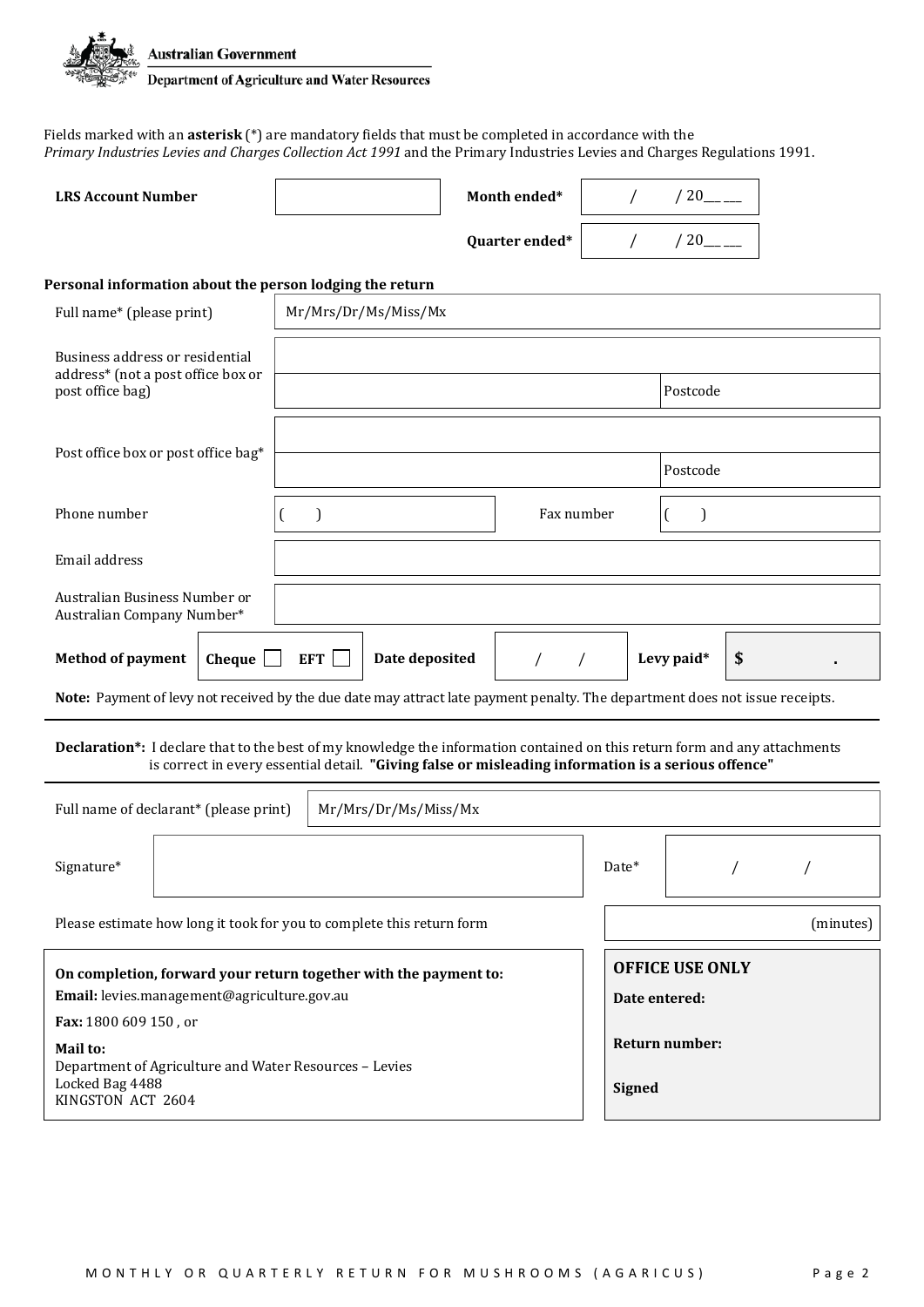

Fields marked with an **asterisk** (\*) are mandatory fields that must be completed in accordance with the *Primary Industries Levies and Charges Collection Act 1991* and the Primary Industries Levies and Charges Regulations 1991.

| LRS account number | Month ended* | <b>Quarter ended*</b> |
|--------------------|--------------|-----------------------|
|                    | n,<br>∠      |                       |

### **Monthly Return**

**– For producers** who produce and use mushroom spawn or acquire mushroom spawn from external/overseas sources, for *Agaricus* mushroom production in Australia in a month.

| Levy<br>number | Quantity of mushroom spawn produced,<br>or acquired from external/overseas<br>sources, and used for Agaricus<br>mushroom production in a month * | Total quantity of mushroom spawn<br>produced, or acquired from<br>external/overseas sources, and used for<br>Agaricus mushroom production in<br>Australia in the levy year<br>- year to date financial year. * |                                                                                                                                                                                                                                 | $(i)$ x $(ii)$ = $(iii)$ <b>A</b><br>Levy Payable * |
|----------------|--------------------------------------------------------------------------------------------------------------------------------------------------|----------------------------------------------------------------------------------------------------------------------------------------------------------------------------------------------------------------|---------------------------------------------------------------------------------------------------------------------------------------------------------------------------------------------------------------------------------|-----------------------------------------------------|
| 122            | kgs                                                                                                                                              | kgs                                                                                                                                                                                                            | $$4.00/kg$ \\ \epsil\; \mathbb{s4.00 / \cdot \sigma_0 \sigma_0 \sigma_0 \sigma_0 \sigma_0 \sigma_0 \sigma_0 \sigma_0 \sigma_0 \sigma_0 \sigma_0 \sigma_0 \sigma_0 \sigma_0 \sigma_0 \sigma_0 \sigma_0 \sigma_0 \sigma_0 \sigma_ |                                                     |

### **Quarterly Return**

**– For sellers** who sell mushroom spawn to buyers and receive from the buyers amounts on account of levy.

|                | (iv                                                                  | (v)       | $(iv) x (v) = (vi)$ | (vii)                                                                                                                                                        | $(viii)$ <b>B</b>                                                                                                                                    |
|----------------|----------------------------------------------------------------------|-----------|---------------------|--------------------------------------------------------------------------------------------------------------------------------------------------------------|------------------------------------------------------------------------------------------------------------------------------------------------------|
| Levy<br>number | Quantity of mushroom<br>spawn sold by the seller in<br>the quarter * | Levy Rate | Levy Payable *      | Amounts on account of<br><b>LEVY DUE</b> during quarter<br><b>BUT NOT RECEIVED</b><br>by the seller *<br>- i.e. outstanding levy<br>(See Section A overleaf) | Amounts on account of<br><b>LEVY DUE</b> during quarter and<br><b>RECEIVED</b> by the seller from<br>the sale of mushroom spawn<br>by the due date * |
| 123            | kgs                                                                  | \$4.00/kg |                     | - Ф<br>07                                                                                                                                                    | 04                                                                                                                                                   |

#### **Note**

Details of outstanding levy **(vii)** must be provided under section A on page 4 of this return. Details of levy paid late **(ix)** must be provided under section B on page 4 of this return.

**For exempt sales** – the seller must receive and retain a written notification from the buyer that they do not intend to use the mushroom spawn to produce Agaricus mushrooms in Australia.

| $(ix)$ <b>C</b>                    |  |  |  |
|------------------------------------|--|--|--|
| Amounts on account of              |  |  |  |
| <b>LEVY RECEIVED</b> by the seller |  |  |  |
| during the quarter                 |  |  |  |
| <b>AFTER THE DUE DATE *</b>        |  |  |  |
| – i.e. <u>levy paid late</u>       |  |  |  |
| (See Section B overleaf)           |  |  |  |
| ¢                                  |  |  |  |
|                                    |  |  |  |

**TOTAL PAYABLE**  $A + B + C$ 

GST is not applied to Australian Government levies.

**Payment of levy or charge not received by the due date may attract penalty.**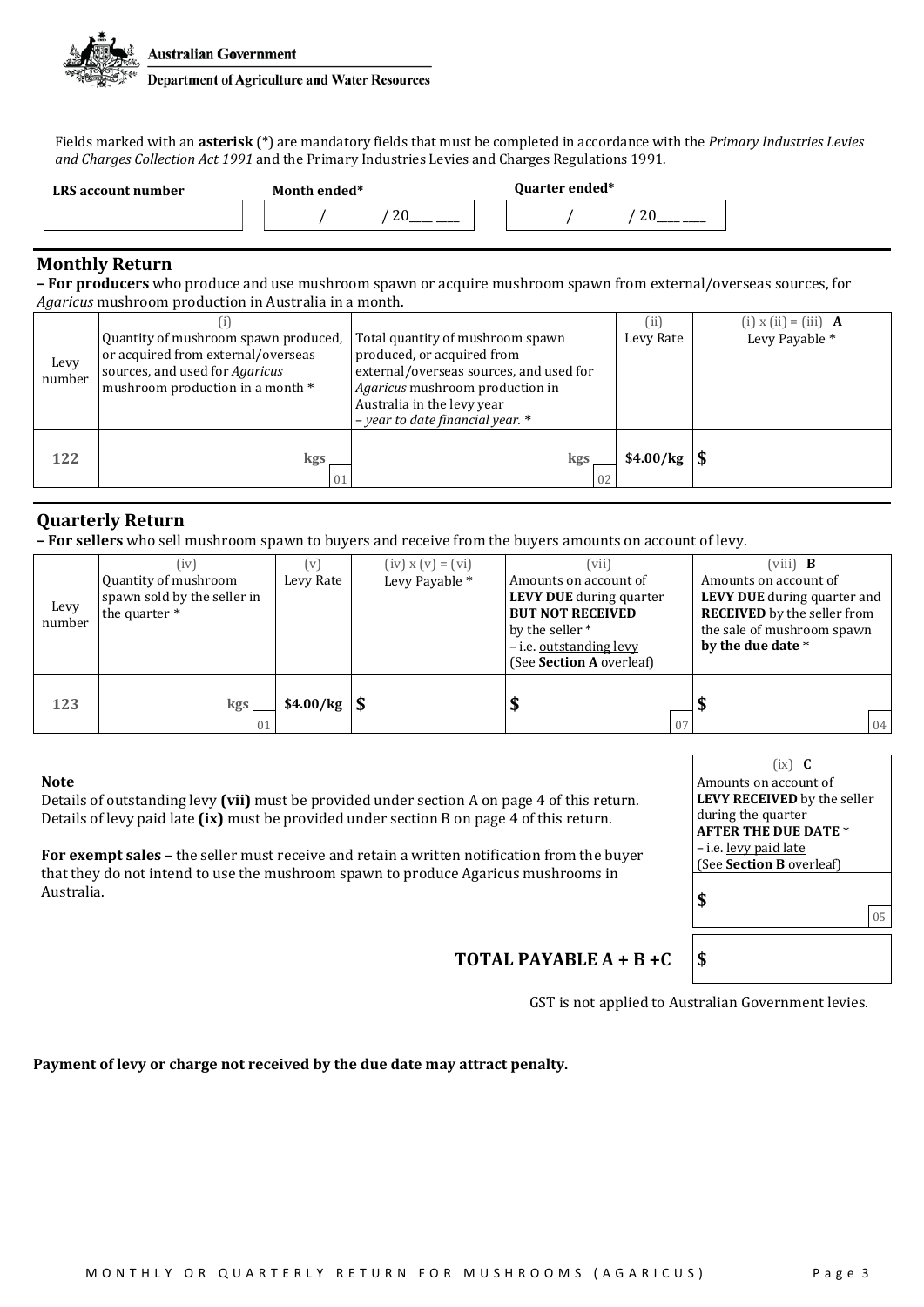**May 2018**

### **ADDITIONAL MUSHROOM LEVY INFORMATION – required for quarterly returns with outstanding levy and/or late levy payments**

Fields marked with an **asterisk** (\*) are mandatory fields that must be completed in accordance with the *Primary Industries Levies and Charges Collection Act 1991* and the Primary Industries Levies and Charges Regulations 1991.

|                                                                                                                      |                                                |                   |                          |                                                               | Page                                                    |                        | 0f                                              |                        |  |
|----------------------------------------------------------------------------------------------------------------------|------------------------------------------------|-------------------|--------------------------|---------------------------------------------------------------|---------------------------------------------------------|------------------------|-------------------------------------------------|------------------------|--|
| <b>Section A</b><br>Details of amounts on account of levy due during the quarter but not received (outstanding levy) |                                                |                   |                          | <b>Voluntary information</b><br>(requested by the department) |                                                         |                        | Must match with amounts provided in<br>LMU12307 |                        |  |
| <b>Quantity of</b><br>spawn sold *                                                                                   | <b>Full business/trading</b><br>name of buyer* | Address of buyer* | <b>Buyer</b><br>ABN/ACN* | <b>Email Address</b><br><b>Contact Phone</b>                  |                                                         | Date levy<br>was due * |                                                 | Amount<br>outstanding* |  |
| kgs                                                                                                                  |                                                |                   |                          |                                                               |                                                         |                        |                                                 |                        |  |
| kgs                                                                                                                  |                                                |                   |                          |                                                               |                                                         |                        |                                                 |                        |  |
| kgs                                                                                                                  |                                                |                   |                          |                                                               |                                                         |                        |                                                 |                        |  |
| kgs                                                                                                                  |                                                |                   |                          |                                                               |                                                         |                        |                                                 |                        |  |
| kgs                                                                                                                  |                                                |                   |                          |                                                               |                                                         |                        |                                                 |                        |  |
|                                                                                                                      |                                                |                   |                          |                                                               | <b>TOTAL AMOUNT ON ACCOUNT OF LEVY OUTSTANDING   \$</b> |                        |                                                 |                        |  |

| <b>Section B</b><br>Details of amounts on account of levy received after the due date (levy paid late) |                                                |                   | <b>Voluntary information</b><br>(requested by the department) | Must match with amounts provided in LMU12305 |  |                         |                        |                            |  |
|--------------------------------------------------------------------------------------------------------|------------------------------------------------|-------------------|---------------------------------------------------------------|----------------------------------------------|--|-------------------------|------------------------|----------------------------|--|
| <b>Quantity of</b><br>spawn sold *                                                                     | <b>Full business/trading</b><br>name of buyer* | Address of buyer* | <b>Buyer</b><br>ABN/ACN*                                      | <b>Email Address</b><br><b>Contact Phone</b> |  | Date levy<br>was paid * | Date levy<br>was due * | Amount<br><b>RECEIVED*</b> |  |
| kgs                                                                                                    |                                                |                   |                                                               |                                              |  |                         |                        |                            |  |
| kgs                                                                                                    |                                                |                   |                                                               |                                              |  |                         |                        |                            |  |
| kgs                                                                                                    |                                                |                   |                                                               |                                              |  |                         |                        |                            |  |
| kgs                                                                                                    |                                                |                   |                                                               |                                              |  |                         |                        |                            |  |
| kgs                                                                                                    |                                                |                   |                                                               |                                              |  |                         |                        |                            |  |
| <b>TOTAL AMOUNT ON ACCOUNT OF LEVY PAID LATE</b>                                                       |                                                |                   |                                                               |                                              |  | -\$                     |                        |                            |  |